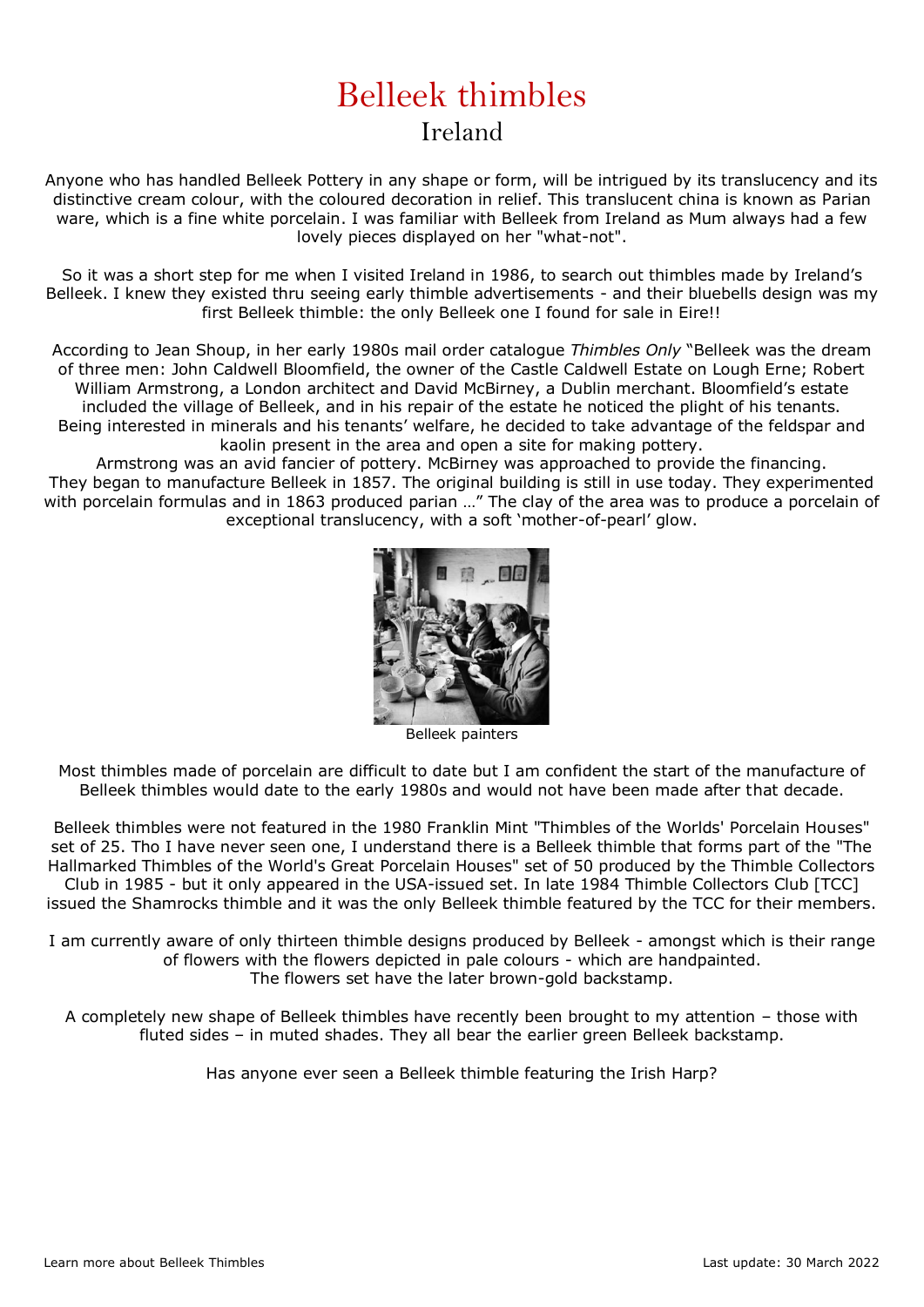Donegal Parian ware is not Belleek ware (even tho the word Belleek is used in the name).





1980

brown-gold Belleek maker's mark 1980-1992



an in-between colour?





Belleek thimble box Belleek thimble box Inspired by Nature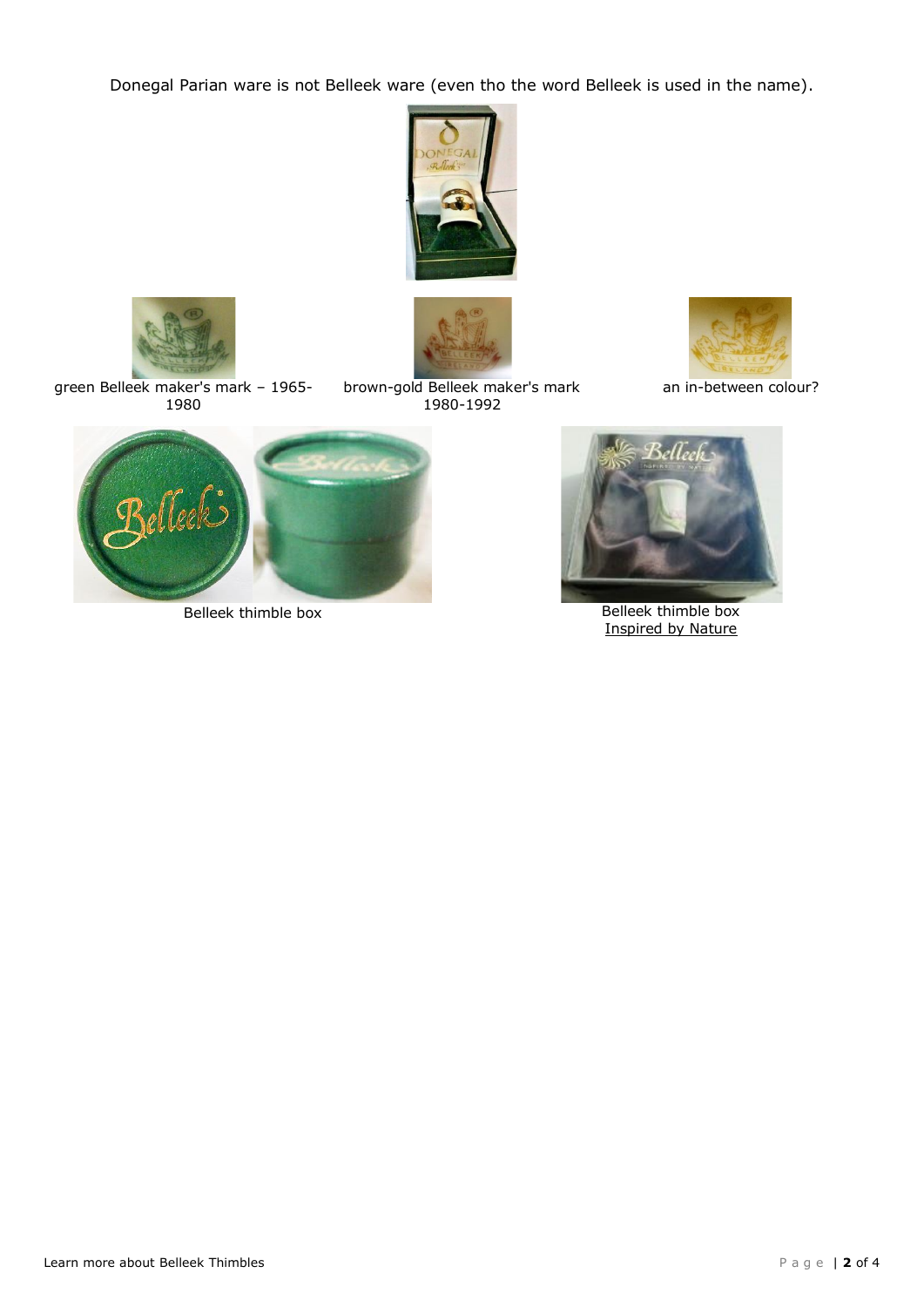## Flowers



set of six flower thimbles







**wild Irish pink rose shamrock**



Thimble Collectors Club [TCC]



**wild Irish blue rose harebells pink lily-of-the-valley** or **pink harebells**



**wild Irish yellow rose**